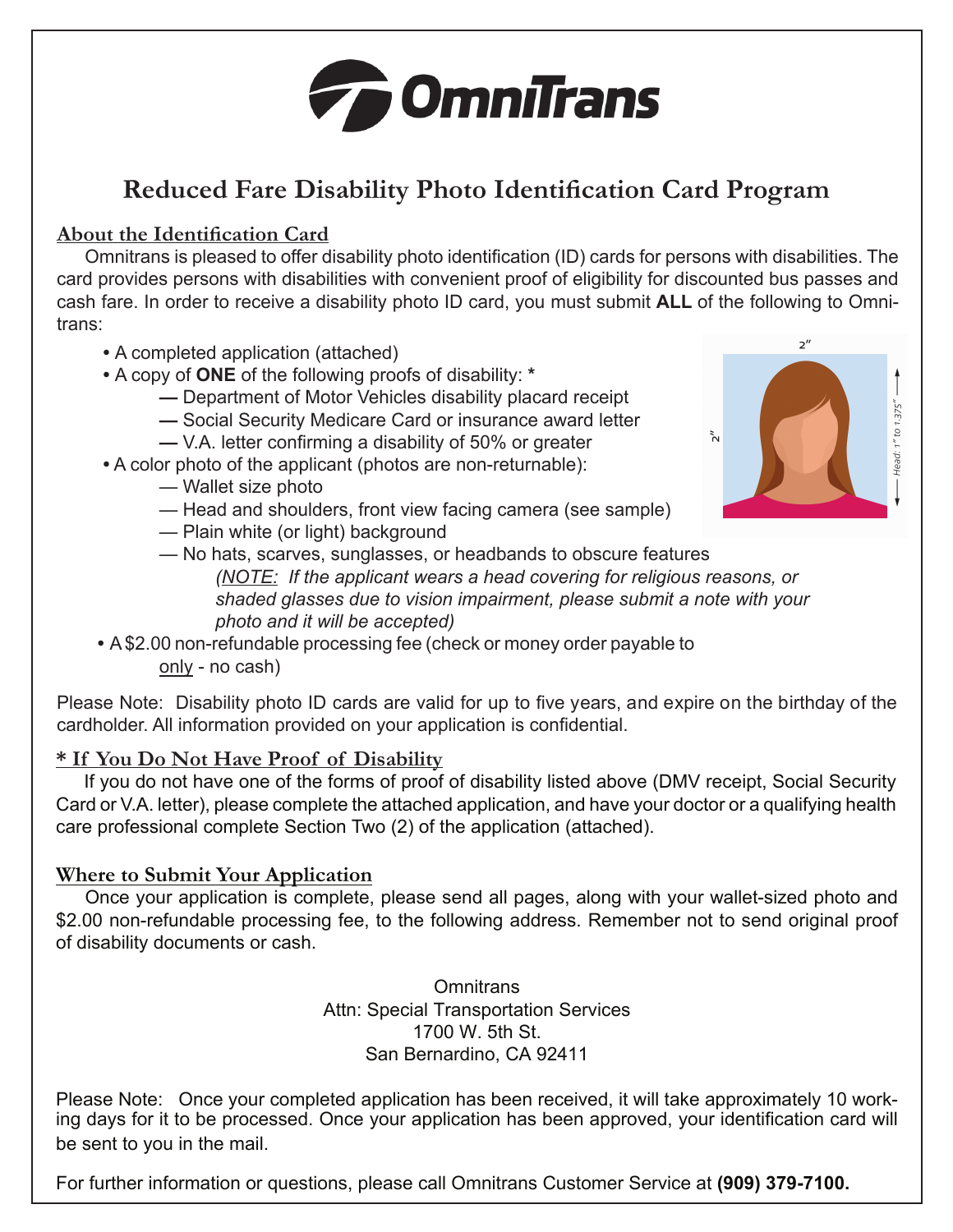| THIS FORM MUST BE COMPLETED BY ALL APPLICANTS                                                                                                                                                                                                                                |                          |       |
|------------------------------------------------------------------------------------------------------------------------------------------------------------------------------------------------------------------------------------------------------------------------------|--------------------------|-------|
|                                                                                                                                                                                                                                                                              |                          |       |
| <b>To OmniTrans</b>                                                                                                                                                                                                                                                          |                          |       |
| <b>Reduced Fare Disability Identification Card Application</b>                                                                                                                                                                                                               |                          |       |
| <b>Please Print All Information</b>                                                                                                                                                                                                                                          |                          |       |
| NAME:                                                                                                                                                                                                                                                                        |                          |       |
| (First, Middle Initial, Last)                                                                                                                                                                                                                                                |                          |       |
| ADDRESS:                                                                                                                                                                                                                                                                     |                          |       |
|                                                                                                                                                                                                                                                                              |                          |       |
| DATE OF BIRTH: THE MANUSCRIPTION CONTROL TELEPHONE:                                                                                                                                                                                                                          |                          |       |
| (Month, Date, Year)                                                                                                                                                                                                                                                          |                          |       |
|                                                                                                                                                                                                                                                                              |                          |       |
| Check the category under which you are applying for a Reduced Fare Identification Card:                                                                                                                                                                                      |                          |       |
|                                                                                                                                                                                                                                                                              |                          |       |
| NOTE: If you check Categories 1 - 3, you must submit a copy of your proof of eligibility with this<br>application. If you check Category 4, you must submit a completed Section 2 form (attached) with<br>this application.                                                  |                          |       |
| Social Security Medicare Card or disability insurance award letter<br>1.                                                                                                                                                                                                     |                          |       |
| Department of Motor Vehicles Disabled Person Placard Identification Card/Receipt<br>2 <sub>1</sub>                                                                                                                                                                           |                          |       |
| V.A. letter confirming a disability of 50% or greater                                                                                                                                                                                                                        |                          |       |
| Medical Disability. Complete Section 2 form (attached) medical release and give this appli-<br>4.<br>cation packet to your health care professional to complete based on eligibility criteria.                                                                               |                          |       |
| I declare, under penalty of perjury under the laws of the State of California, that the responses I have given<br>are true.                                                                                                                                                  |                          |       |
| Signature of Applicant                                                                                                                                                                                                                                                       |                          | Date: |
| (or guardian if applicant is under 18 years of age)                                                                                                                                                                                                                          |                          |       |
| Please don't forget to include your wallet-size photo, a copy of your proof of eligibility, and a \$2.00 non-<br>refundable processing fee with your application. Mail to:                                                                                                   |                          |       |
|                                                                                                                                                                                                                                                                              | <b>Omnitrans</b>         |       |
| <b>Attn.: Special Transportation Services</b><br>1700 W. 5th St.                                                                                                                                                                                                             |                          |       |
|                                                                                                                                                                                                                                                                              | San Bernardino, CA 92411 |       |
| Omnitrans reserves the right to make final determination of eligibility for reduced fare identification cards. This application is<br>for internal use only, and will not be subject to public review. It is understood that the issuance of the reduced fare identification |                          |       |

*for internal use only, and will not be subject to public review. It is understood that the issuance of the reduced fare identification card is for the purpose of identification on transit services; it is not transferable. Should an application for reduced fare identification card be denied, the applicant may submit a written appeal within 14 days of denial letter date, requesting a review and reconsideration of the application.*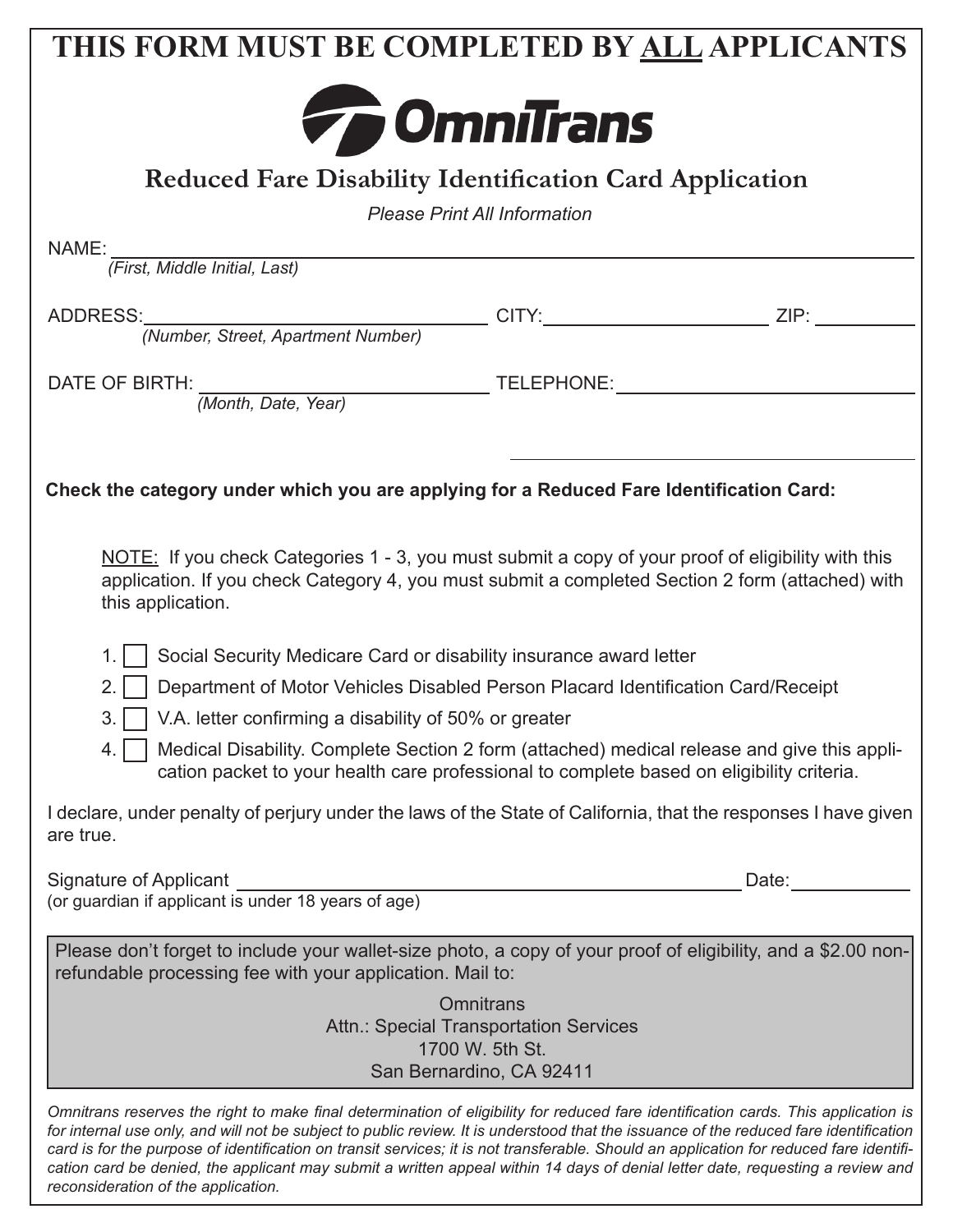

## **Section 2 A Note For Medical Certifiers**

The Omnitrans Reduced Fare Disability Photo Identification Card Program allows individuals to receive fare discounts, required by state and federal law. The patient who has asked you to complete the attached form is requesting such a discount.

Please help us make sure that only qualified individuals become certified. Please review the eligibility requirements on the reverse side of this form and below prior to completing the certification. Should you have any questions, please contact Omnitrans at (909) 379-7100.

**NOTE:** In order to certify a disabled or handicapped person for an Omnitrans Reduced Fare Identification Card, you must agree to:

- **•** Certify as eligible only those individuals who meet the criteria included in this application;
- **•** Provide verification of the information contained in this application upon request;

**•** Possess the proper professional degree and be licensed in the State of California, as follows:

**—** Licensed physicians with an M.D. or D.O. degree, licensed physicians assistants and nurse practitioners may certify in all categories in which they are licensed to diagnose.

**—** Licensed chiropractors may certify in Categories 1 - 4 (please see reverse side).

- **—** Licensed podiatrists may certify disabilities involving the feet in Categories 1 4 (please see reverse side).
	- **—** Licensed optometrists may certify in Category 9 (please see reverse side).
	- **—** Licensed audiologists may certify in Category 10 (please see reverse side).

**—** Licensed clinical psychologists and licensed educational psychologists may certify in Categories 12, 15, 16, and 17 (please see reverse side).

— Licensed social workers or CSCs may certify in Category 17 (please see reverse side).

Your address and medical license information (required on each application form) will be verified with the state Medical License Board, and the State of California Department of Consumer Affairs.

Thank you for your efforts to help Omnitrans provide quality service to all of its customers, and for helping to maintain the integrity of the Omnitrans Reduced Fare Disability Photo Identification Card Program.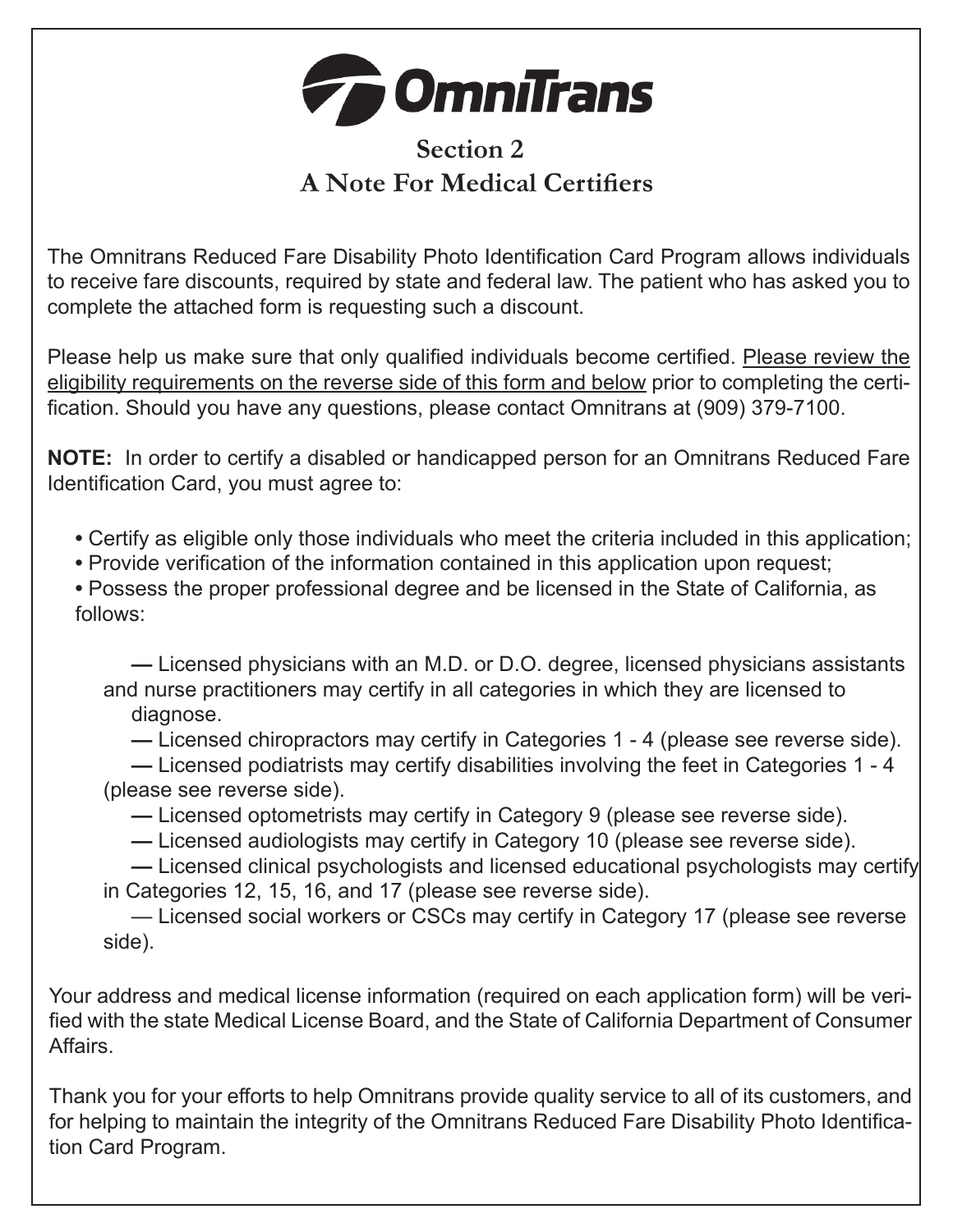#### **OMNITRANS REDUCED FARE/DISABILITY PHOTO IDENTIFICATION CARD PROGRAM ELIGIBILITY CRITERIA**

Applicants are eligible for the program under the following categories if they have conditions which:

CATEGORY 1 — *Non-Ambulatory Disabilities:* Make it necessary to use a wheelchair for mobility.

CATEGORY 2 — *Mobility Aids:* Make it so difficult to walk unaided that they must use a mobility aid.

CATEGORY 3 — *Musculo-Skeletal Impairment (including Arthritis):* Result in a musculo-skeletal impairment, e.g. muscular dystrophy, osteogenesis imperfecta or any type of arthritis (such as functional Class III or anatomical Stage III).

CATEGORY 4 — *Amputation:* Result in either amputation or major deformity/functional loss of: a) both hands; or b) one hand and one foot; or c) one or both legs above the tarsal region.

CATEGORY 5 — *Cerebrovascular Accident (Stroke):* Are caused by or result in: a) pseudobulbar palsy; or b) functional motor deficit in any of two extremities; or c) ataxia affecting two extremities substantiated by appropriate cerebellar signs or proprioceptive loss longer than four months.

CATEGORY 6 - Pulmonary Ills: Are described as respiratory impairments of Class III and IV. (Class III - FVC between 51 percent and 59 percent of predicted; or FEV between 41 and 59 percent of predicted. Class IV - FVC less than or equal to 50 percent of predicted; or FEV less than or equal to 40 percent of predicted.)

CATEGORY 7 — *Cardiac Ills:* Are a result of cardiovascular disease and cause persons to exhibit marked limitation of physical activity at functional Class III or IV.

CATEGORY 8 — *Dialysis:* Require the use of a kidney dialysis machine.

CATEGORY 9 — *Sight Disabilities:* Result in vision in the better eye, after best correction, which is 20/200 or less; or those individuals whose visual field is contracted (commonly known as tunnel vision): a) to 10 degrees or less from a point of fixation; or b) so the widest diameter subtends an angle no greater than 20 degrees; and c) who are unable to read information signs or symbols for other than language reasons.

CATEGORY 10 — *Hearing Disabilities:* Are due to deafness or hearing incapacity that makes it impossible to communicate or hear warning signals where the hearing loss is 70 dba or greater in the 500, 1000, 2000 Hz. ranges.

CATEGORY 11 — *Disabilities of Incoordination:* Causes faulty coordination or palsy from brain, spinal or peripheral nerve injury, including functional nerve injury and/or functional motor deficit in any two limbs or which significantly reduce mobility, coordination or perceptiveness not accounted for in previous categories.

CATEGORY 12 — *Mental Retardation:* Result in subaverage general intellectual functioning originating during the developmental period or from illness or accident later in life, associated with impaired adaptive behavior.

CATEGORY 13 — *Cerebral Palsy:* Date from birth or early infancy or result from later illness or accident and are non-progressive. They display marked regression or aberrations of motor functions (paralysis, weakness, incoordination) and/or organic brain damage such as sensory disorders, seizures, mental retardation, learning difficulty and behavioral disorders.

CATEGORY 14 — *Epilepsy (Convulsive Disorder):* A clinical disorder involving impairment of consciousness, characterized by seizures.

CATEGORY 15 — *Infantile Autism:* When present in a child, consists of withdrawal, very inadequate social relationships, language disturbance and monotonously repetitive motor behavior. Impaired general intellectual functioning, severe withdrawal and inappropriate response to external stimuli also may be present.

CATEGORY 16 — *Neurological Impairment:* Are characterized by learning, perception and/or behavioral disorders in an individual whose IQ is not less than two standard deviations below the norm, and result from brain dysfunctions (any disorder in learning using the senses), neurologic disorder or any damage to the central nervous system, regardless of cause. This category includes applicants with severe gait problems who are restricted in mobility.

CATEGORY 17 — *Mental Disorders:* Individuals whose mental impairment substantially limits one or more of their major life activities. This includes inability to learn, work or care for oneself. A principal diagnosis from the DSM IV classification in one of the following areas is required for eligibility: Organic Mental Disorders, Schizophrenic Disorders, Paranoid Disorders, Psychotic Disorders not elsewhere classified, Affective Disorders, Somata Form Disorder, Dissociative Disorders, Adjustment Disorders, Psychological Factors affecting physical condition, and Post-Traumatic Stress Syndrome. These diagnoses must be at Class III to V levels, as follows:

- Class 3 Moderate Impairment. Levels compatible with some, but not all, useful functions.
- Class 4 Marked Impairment. Levels significantly impede useful functioning.
- Class 5 Extreme Impairment. Levels preclude useful functioning.

**(NOTE: If an applicant's disorder is in remission, or primary incapacity is acute or chronic alcoholism or drug addiction, they will be specifically excluded from discount fare eligibility).** 

CATEGORY 18 — *Chronic Progressive Debilitating Disorders:* Result from chronic and progressive debilitating diseases that are characterized by constitutional symptoms such as fatigue, weakness, weight loss, pain and changes in mental status that, taken together, interfere in the activities of daily living and significantly impair mobility.

CATEGORY 19 — *Multiple Impairments:* This category may include, but not be limited to, persons disabled by the combined effects of more than one impairment, including those related to age. The individual impairments themselves may not be severe enough to qualify the applicant for a reduced transit fare; however, the combined effects of the disabilities may qualify the individual for the program.